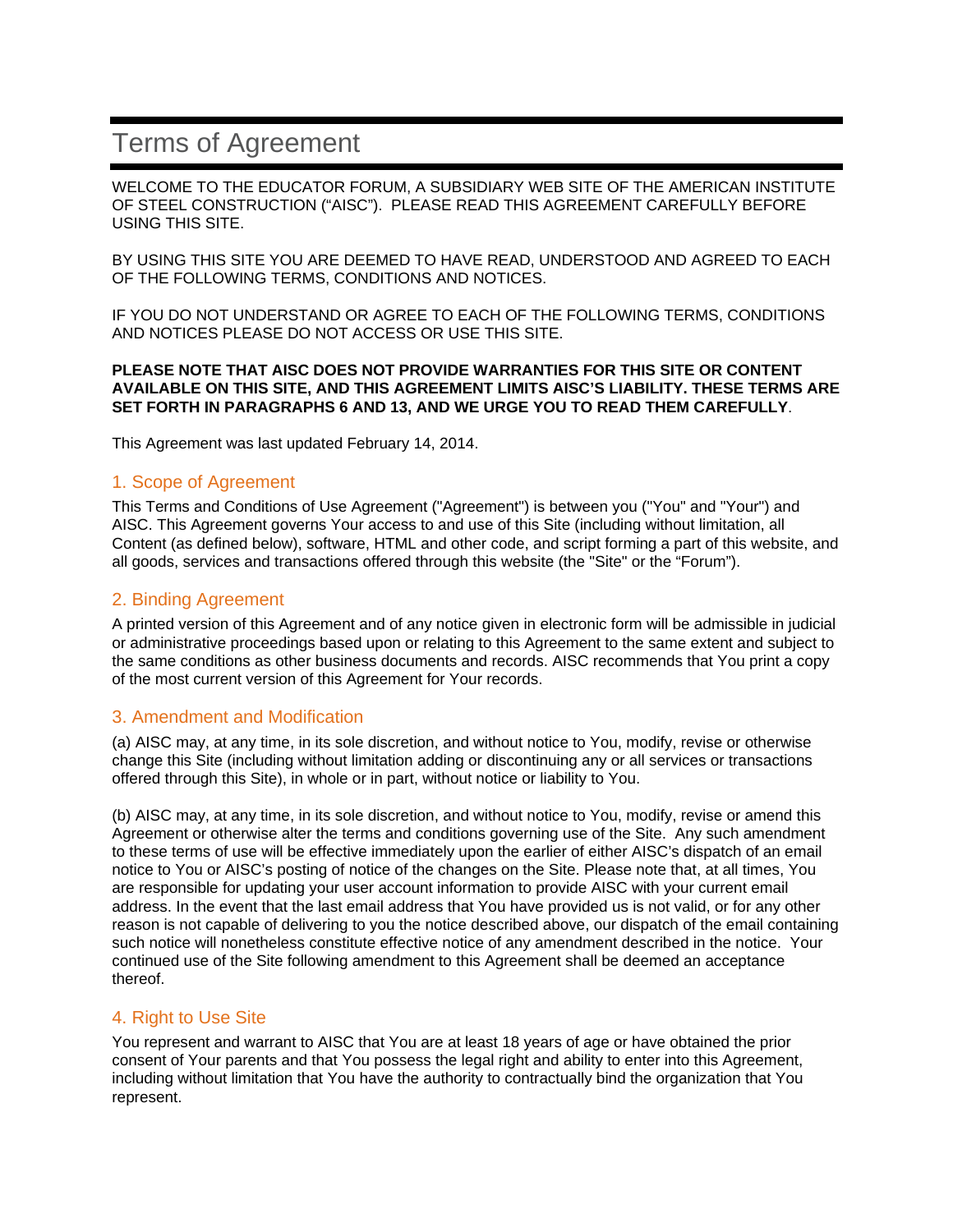## 5. License

(a) Subject to the terms and conditions of this Agreement, You are granted a limited, revocable, nonexclusive and nontransferable license, without the right to sublicense, to access and use this Site only for (i) displaying this Site on Your Internet browser; and (ii) printing or copying portions of this Site. Your access and use of this Site is further limited to personal, internal and noncommercial purposes only.

(b) Except as permitted in the limited license set forth in Paragraph (a), above, You shall not copy, reproduce, distribute, display, perform, sell, lease, transmit or create derivative works from this Site (in whole or in part) or translate, modify, reverse engineer, disassemble, or decompile this Site.

(c) You hereby authorize AISC, its affiliates and staff and Modern Steel Construction (hereinafter collectively referred to as "AISC") to use, modify, copy, distribute and display any Content You post on this Site in furtherance of operating this Site, including but not limited to storing and retrieving Content; making the Content available to You and to other users; conforming to connecting networks' technical requirements; and conforming to the limitations and terms of this Agreement.

# 6. Rules of Conduct

(a) You may not post, upload to, distribute or otherwise publish through this Site any software, data files, text, images, content, information, or other material (collectively "Content") that (i) violates or infringes the rights of any persons, including without limitation, privacy or publicity rights, rights in copyrights, patents, trademarks, service marks, trade secrets, and other proprietary rights; (ii) is false, libelous, threatening, defamatory, obscene, indecent, pornographic, adult material, abusive, vulgar, hateful, harassing, obscene, profane, sexually oriented, or could give rise to any civil or criminal liability under United States federal, state or international law; (iii) includes any bugs, viruses, worms, trap doors, Trojan horses or other harmful code or properties; or (iv) contains or constitutes spam, flooding, advertisements, chain letters, pyramid schemes, or solicitations.

(b) Content posted to this Site express the views of the individual authors, and not necessarily the views of AISC, this Forum, its staff, or its affiliates. Anyone who feels that Content is objectionable is encouraged to notify AISC immediately by sending an email describing the objectionable Content to universityprograms@aisc.org. AISC reserves the right to remove Content if AISC, in its sole discretion, determines that removal is appropriate. This is a manual process, however, so please realize that AISC may not be able to remove or edit particular messages immediately. This policy applies to member profile information as well. AISC specifically disclaims any and all liability arising from any Content posted by any user to this Site, including but not limited to any bulletin board, forum, list serve or other medium contained in this Site and including any Content that may be offensive, profane, obscene, incomplete, or inaccurate in any way or otherwise impermissible under Paragraph 6(a) of this Agreement.

(c) You may be able to post, access, or download executable software programs, data files, text, images and other Content through this Site. AISC is not a publisher. The original poster of such Content remains solely responsible for any Content posted to this Site. **ALL POSTED CONTENT IS PROVIDED AS IS**. Downloading and using any such Content is at the discretion and responsibility of the person downloading or using said Content. **AISC SPECIFICALLY DISCLAIMS ANY AND ALL LIABILITY ARISING FROM ANY CONTENT POSTED ON THIS WEBSITE**. **AISC DOES NOT WARRANT THE VALIDITY, COMPLETENESS, ACCURACY OR USEFULNESS OF ANY CONTENT AVAILABLE ON THIS SITE.**

(d) Company policy prohibits AISC from accepting or considering creative ideas, suggestions, or materials other than those that specifically requested by AISC. The intent of this policy is to avoid the possibility of future misunderstandings when projects developed by AISC's professional staff might seem to others to be similar to their own creative work. Therefore anything that You submit or post to the Site and/or to AISC, including without limitation, ideas, know-how, techniques, questions, comments, and suggestions (collectively, "Submissions") is and will be treated as nonconfidential and nonproprietary. AISC shall be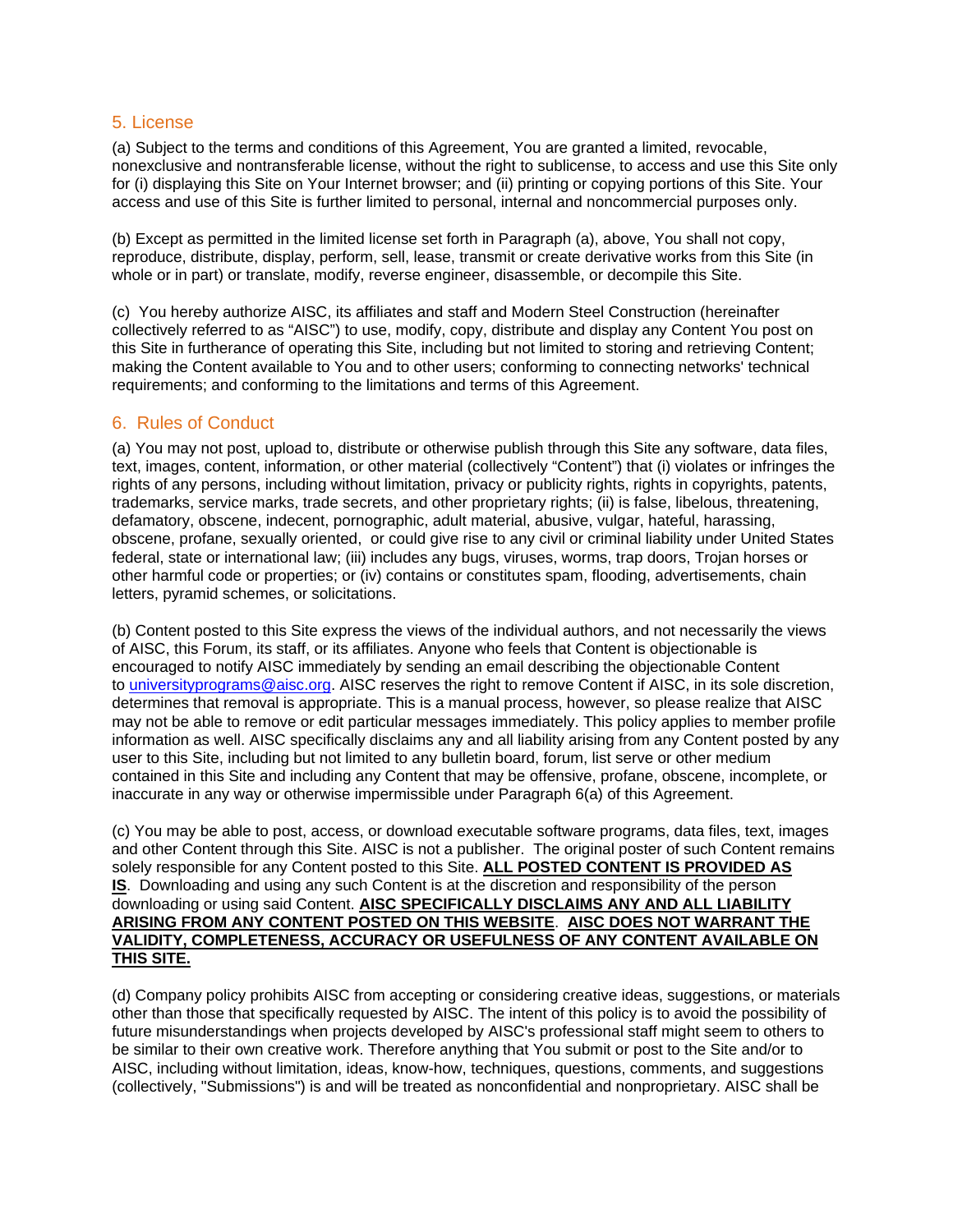entitled to unrestricted use of the Submissions for any non-commercial purpose whatsoever without compensation to the provider of the Submissions.

(e) You have the ability, as You register with this Site, to choose an appropriate username. All usernames must comply with Paragraph 6(a) of this Agreement. You agree to NEVER disclose Your password to another person except to an administrator, for Your protection and for validity reasons. You also agree to NEVER use another person's account for any reason. We also HIGHLY recommend You use a complex and unique password for Your account, to prevent account theft. If at any time You suspect account theft, You shall notify AISC immediately. You are responsible for any activity that takes place under Your account.

(f) After You register and login to this Forum, You may be able to provide profile information about Yourself. It is Your responsibility to present appropriate and accurate information. Any information AISC, in its sole discretion, determines to be violative of Paragrpah 6(a) of this Agreement may be removed, and/or the associated user may be denied access to the Site, with or without prior notice. Appropriate sanctions may be applicable.

(g) Content posted on this Site should be intended to be useful to users engaged in the teaching of structural steel and to the structural steel industry. No program or utility shall be posted which serves as a stand-alone tool for a competing structural material; AISC reserves the right to remove such Content, programs or utilities or deny access to the associated user with or without notice. Items supporting a competing structural material should have the materials be secondary to, and fully integrated with, a primary steel design.

(h) Comments discussing specific programs and utilities may be monitored. Comments and other dialogue not relating to the program or utility may be removed when encountered, with or without notice. Comments may remain active as long as the program or utility remains on this Site.

(i) There is an option for "blog" topics available for comment by users under the Discussion link. Such "blog" topics won't typically be associated with or directly related to any particular software program or utility. "Blog" items may focus on non-project-specific discussions of technical, marketplace or industry issues relating to structural steel. "Blog" items may be actively monitored. AISC reserves the right to remove inappropriate or unrelated comments and/or deny access to the associated user with or without notice. "Blogs" which have been active for six weeks may be removed from the Site, summarized, and reposted for long term reference. AISC may, as it deems appropriate, reopen closed topics for continued/new discussion.

(j) Please note that with each post, Your IP address may be recorded, in the event that You need to be banned from this Forum or Your ISP contacted as a result of Your failure to comply with this Agreement.

(k) AISC reserves the right to reveal Your identity (or any other related information collected on this Forum) in the event of a formal complaint or legal action arising from any situation caused by Your use of this Forum.

## 7. Availability and Use of Site

The availability of this Site depends on many factors, including some factors that are beyond AISC's control, such as Your connection to the Internet and the Internet backbone. AISC shall not be liable to You if You cannot use this Site due to any reason beyond AISC's control.

## 8. Financial Information

No offering of securities is made or is intended to be made through this Site or any of the documents and other materials that may appear on this Site. Due to the inherent hazards of electronic distribution, there may be omissions or inaccuracies in the information posted on this Site. The posting of financial information on this Site does not and should not be deemed to mean that there have been no changes in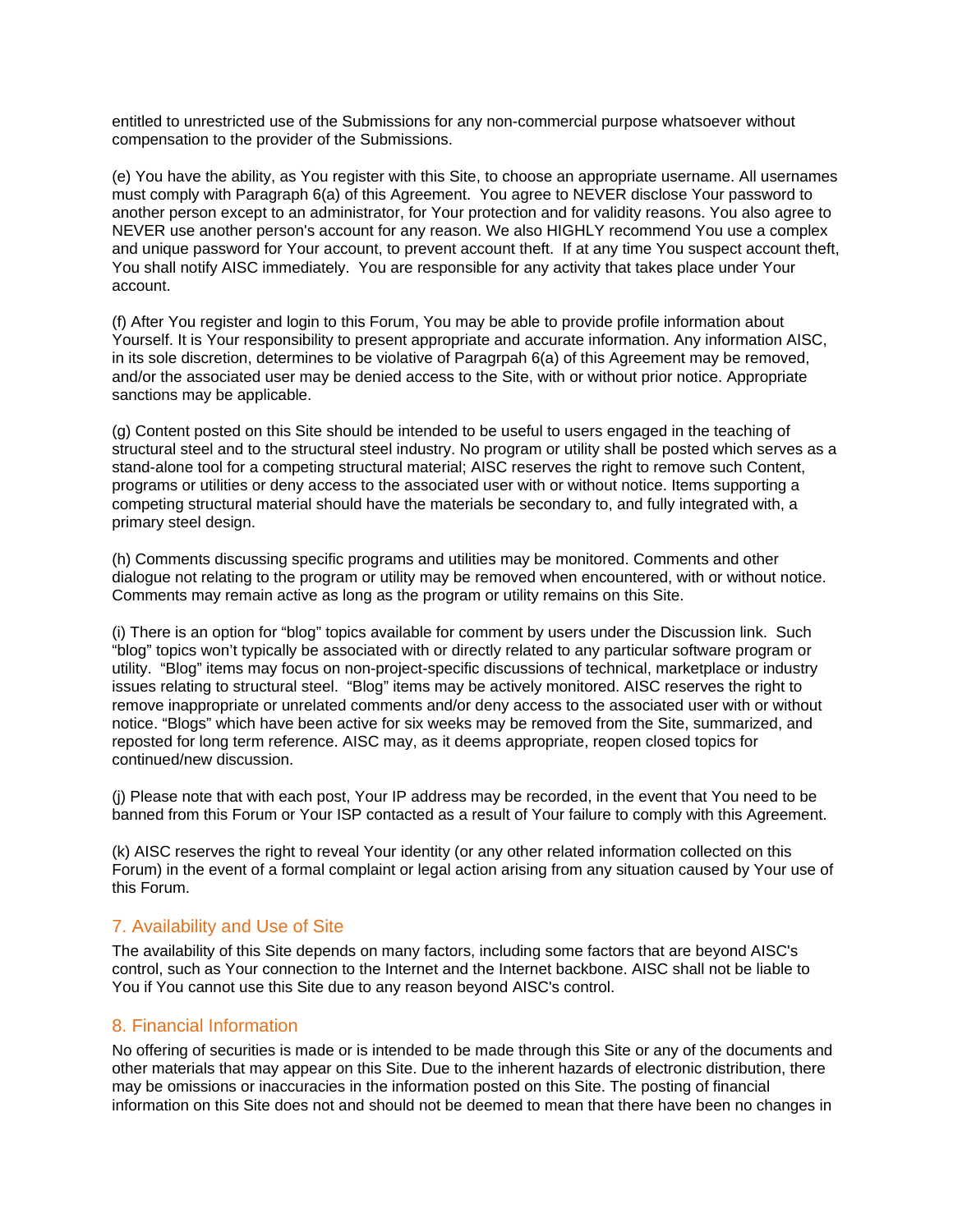the affairs of AISC. All financial information presented on this Site is valid only as of the date of posting. Therefore, reliance on any financial information is at Your own risk and You should consult qualified professional advisors. AISC is not obligated to update such information.

# 9. Termination; Effect of Termination

In addition to any other legal or equitable remedies, AISC may, without prior notice to You, deny Your access to and use of this Site, in whole or in part, and/or revoke any or all of Your other rights granted under this Agreement. Any termination of this Agreement shall not affect the respective rights and obligations of the parties arising before the date of termination. The provisions of Sections 2, 3, 4, 5, 6, 7, 8, 9, 10, 11, 12, 13, 14,15, 16, 17, 18, 19 and 20 shall survive any termination of this Agreement.

# 10. Intellectual Property

(a) U.S. and international copyright, trademark and other intellectual and proprietary laws protect this Site, and any unauthorized access to or use of this Site may violate such laws. AISC shall aggressively enforce its intellectual and proprietary rights to the fullest extent of the law.

(b) All information and data that is part of this Site, including without limitation, text, graphics, photos, illustrations, images, video and audio clips (other than third party Content posted by individual users) and all trademarks, service marks, trade dress, logos and tag lines displayed on this Site (collectively, the "Marks") are the sole and exclusive property of AISC or their respective owners. You are not granted any right or license, either express or implied, in any copyright, trademark, service mark, trade dress, logo, tag line, patent, trade secret, right of publicity or other intellectual or proprietary right of AISC or any of the goodwill associated with any of the foregoing. To the extent that You use any copyright, trademark, service mark, trade dress, logo, tag line, patent, trade secret, right of publicity or other intellectual or proprietary right of AISC, such use and all goodwill associated therewith shall inure solely and exclusively to the benefit of AISC.

(c) You shall not remove any copyright, trademark, or other proprietary legends or notices that appear on, in or as part of this Site.

# 11. Notice of and Procedure for Copyright Infringement

(a) AISC respects other's intellectual and proprietary rights. In accordance with the Digital Millennium Copyright Act, AISC has designated a Copyright Agent to receive notice of claims of alleged copyright infringement on the Site. If You believe that Your copyrighted material has been used or copied in a way that constitutes copyright infringement and such infringement is occurring on this Site or on sites linked to or from this Site, please send AISC's Designated Agent a notice containing the following elements:

(1) An electronic or physical signature of the person authorized to act on behalf of the owner of the copyrighted work(s) that is/are alleged to have been infringed;

(2) A description of the copyrighted work(s) that You claim is/are infringing and the location where the original or an authorized copy of the copyrighted work(s) exists/exist (for example, the URL of Web site where the copyrighted work(s) is/are lawfully published; the name, edition and page(s) of a book, etc.);

(3) A description of where the material that You claim is/are infringing is/are located on this Site, including the URL, so that AISC can locate the material;

(4) Your address, telephone number and email address;

(5) A statement that You have a good faith belief that the use of the material identified in the notice is not authorized by the copyright owner, its agent, or applicable law; and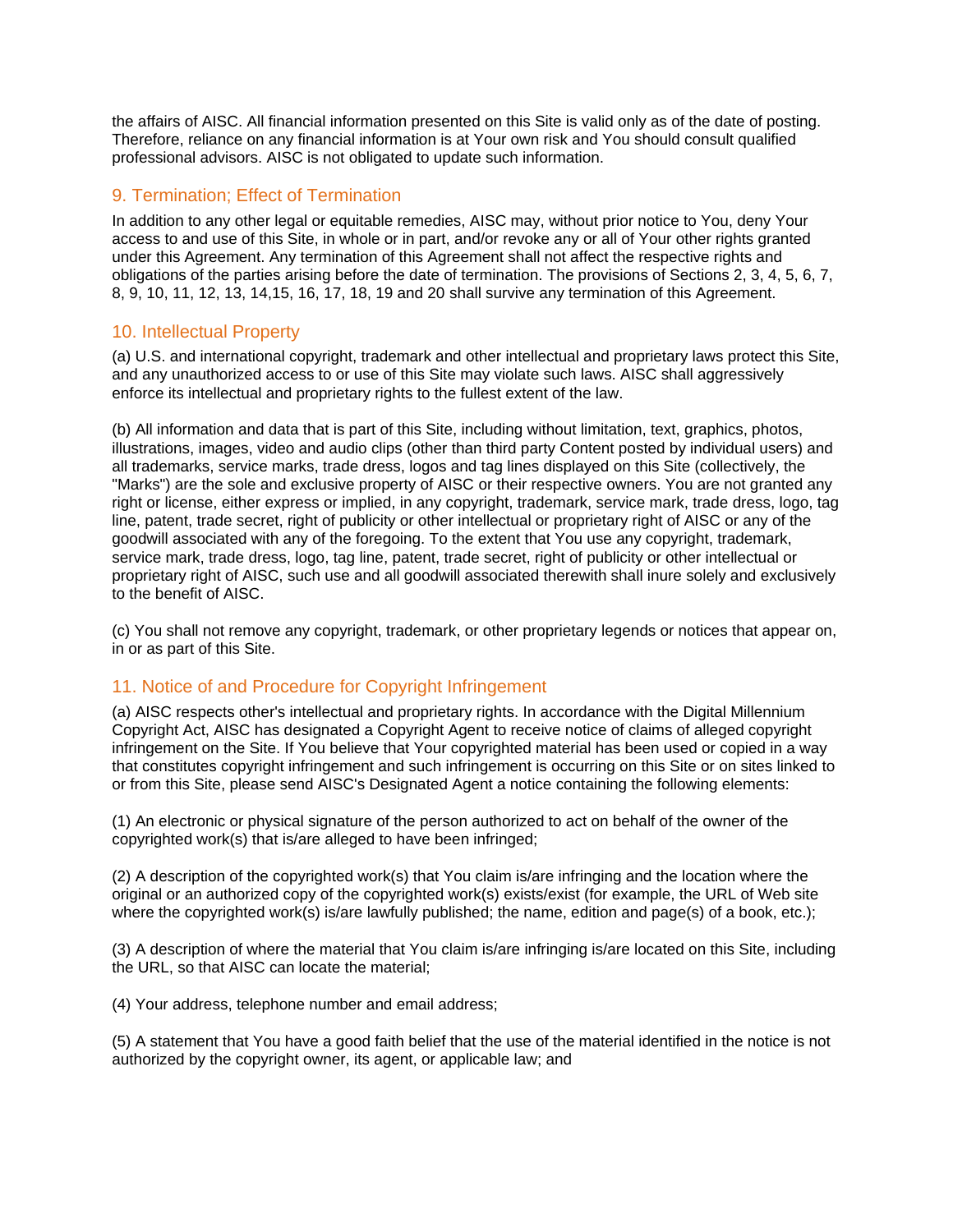(6) A statement by You, under penalty of perjury, that the above information is accurate and that You are the copyright owner or are authorized to act on behalf of the copyright owner.

(b) Send the notice containing the above information to the following Designated Agent:

Name of Designated Agent: Website Manager Mailing Address: 1 E. Wacker Drive, Suite 700 Chicago, IL 60601 Telephone number: 312-670-2400 Fax number: 312-670-5403 E-mail Address: digrazia@aisc.org NOTE: THE NOTICE REQUIRED BY THIS SECTION IS EXCLUSIVELY FOR NOTIFYING AISC THAT COPYRIGHTED WORK(S) MAY HAVE BEEN INFRINGED. DO NOT SEND ANY NOTICES OR INQUIRIES UNRELATED TO ALLEGED COPYRIGHT INFRINGEMENT TO AISC'S DESIGNATED AGENT. SUCH NOTICES OR INQUIRIES SHOULD INSTEAD BE SENT TO THE E-MAIL ADDRESS OR MAILING ADDRESS LISTED BELOW IN THE SECTION TITLED "CONTACT INFORMATION".

## 12. Links To Other Internet Sites; Links to this Site

(a) This Site may contain links to Internet sites owned, operated or maintained by third parties not under AISC's control. These links are provided for Your convenience of reference only. Such links are not and shall not be deemed to be AISC's endorsement of the organization or individual associated with the linked site. AISC is not responsible for the content, quality, or accuracy of any materials referenced or linked through this Site. You assume sole responsibility and liability for Your use of such linked sites.

## 13. Warranty Disclaimer; Limitation of Liability

(a) ALL CONTENT, SERVICES AND TRANSACTIONS ARE PROVIDED ON AN "AS-IS" and "AS AVAILABLE" BASIS. THIS SITE MAY INCLUDE INACCURACIES, MISTAKES OR TYPOGRAPHICAL ERRORS. AISC DOES NOT WARRANT THAT THE CONTENT WILL BE UNINTERRUPTED OR ERROR FREE. AISC DISCLAIMS ANY AND ALL REPRESENTATIONS AND WARRANTIES, EXPRESS OR IMPLIED, INCLUDING WITHOUT LIMITATION, THE IMPLIED WARRANTIES OF MERCHANTABILITY, FITNESS FOR A PARTICULAR PURPOSE, NONINFRINGEMENT, TITLE, QUIET ENJOYMENT, DATA ACCURACY AND SYSTEM INTEGRATION.

(b) TO THE MAXIMUM EXTENT PERMITTED BY APPLICABLE LAW, IN NO EVENT SHALL AISC OR ANY OF ITS OFFICERS, DIRECTORS, EMPLOYEES OR AGENTS BE LIABLE FOR PUNITIVE, CONSEQUENTIAL, INCIDENTAL, EXEMPLARY, INDIRECT OR SPECIAL DAMAGES (INCLUDING WITHOUT LIMITATION DAMAGES FOR LOSS OF PROFITS, REVENUES, BUSINESS, USE, DATA OR OTHER INTANGIBLES), WHETHER OR NOT SUCH DAMAGES WERE FORESEEABLE AND EVEN IF AISC HAD BEEN ADVISED OF THE POSSIBILITY OR LIKELIHOOD OF SUCH DAMAGES.

(c) THE INFORMATION PRESENTED ON THIS SITE SHOULD NOT BE USED OR RELIED UPON FOR ANY SPECIFIC APPLICATION WITHOUT COMPETENT PROFESSIONAL EXAMINATION AND VERIFICATION OF ITS ACCURACY, SUITABILITY, AND APPLICABILITY BY A LICENSED PROFESSIONAL ENGINEER, DESIGNER, OR ARCHITECT. THE PUBLICATION OF THE MATERIAL CONTAINED HEREIN IS NOT INTENDED AS A REPRESENTATION OR WARRANTY ON THE PART OF AISC, ITS AFFILIATES OR ANY OTHER PERSON NAMED ON THE SITE THAT THIS INFORMATION IS SUITABLE FOR ANY GENERAL OR PARTICULAR USE OR OF FREEDOM FROM INFRINGEMENT OF ANY PATENT(s), COPYRIGHT(S), TRADE SECRET(S) OR OTHER PROPRIETARY INTEREST. ANYONE MAKING USE OF THIS INFORMATION ASSUMES ALL LIABILITY ARISING FROM SUCH USE.

CAUTION MUST BE EXERCISED WHEN RELYING UPON OTHER SPECIFICATIONS AND CODES DEVELOPED BY OTHER BODIES AND INCORPORATED BY REFERENCE IN THIS SITE, SINCE SUCH MATERIAL MAY BE MODIFIED OR AMENDED FROM TIME TO TIME SUBSEQUENT TO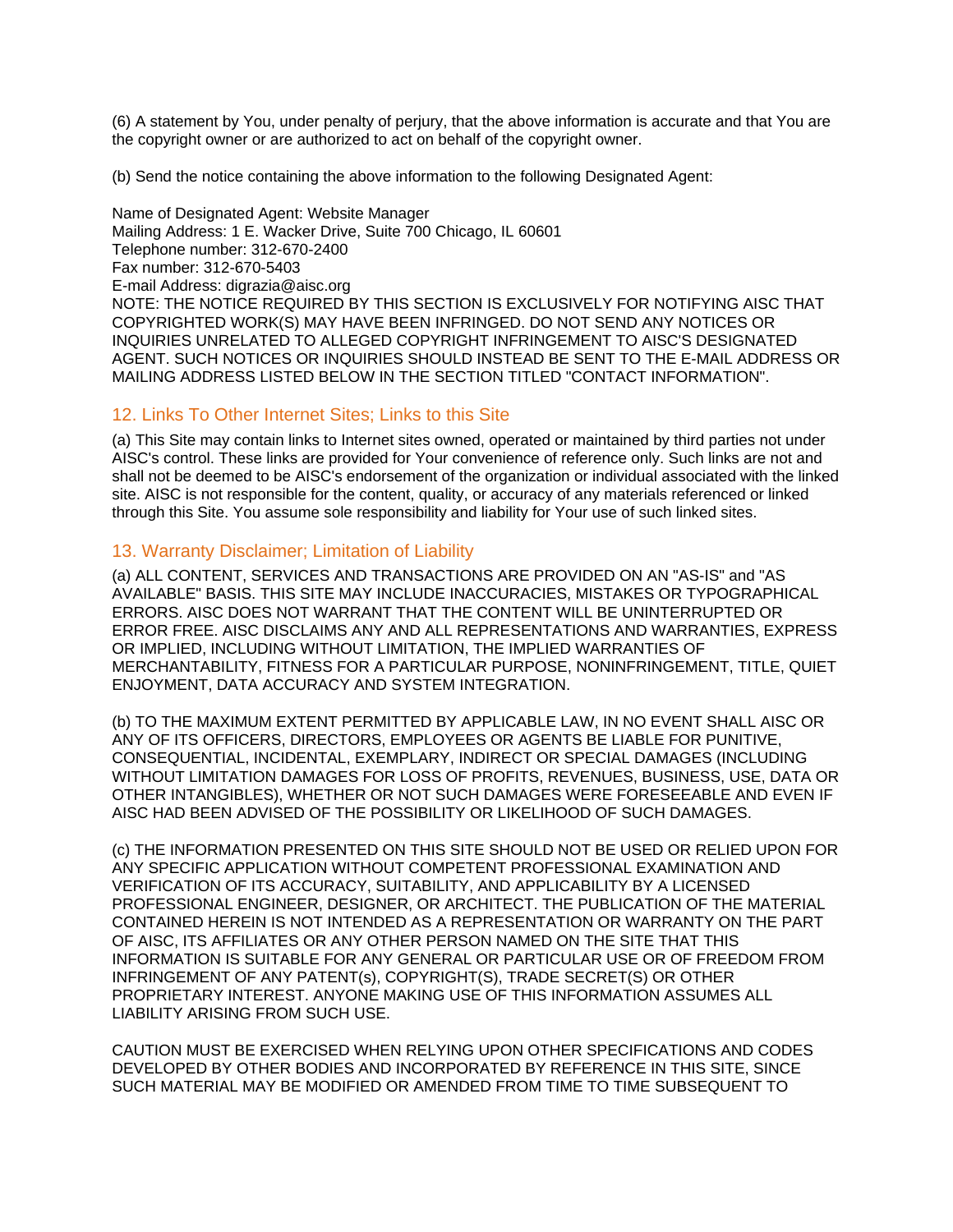POSTING ON THIS SITE. NEITHER AISC NOR ITS AFFILIATES BEAR ANY RESPONSIBILITY FOR SUCH MATERIAL.

## 14. Indemnity

You agree to indemnify, defend and hold harmless AISC, its parent, subsidiaries, affiliates, and their respective officers, directors, shareholders, employees and agents from and against any and all claims, liabilities, expenses (including attorneys' fees) and damages arising out of claims resulting from Your access or connection to, or use of this Site, including without limitation claims arising out of information or content submitted to this Site by You, Your violation of a third party's intellectual property or other rights, or any claims alleging facts that if true would constitute a breach by You of the terms and conditions of this Agreement. AISC reserves the right to assume the exclusive defense and control of any matter otherwise subject to indemnification by You, and in such case, You agree to cooperate with AISC's defense of such claims.

# 15. Assignment

You shall not assign or otherwise transfer this Agreement or assign, delegate or otherwise transfer any of Your rights, interests or obligations under this Agreement and any such assignment, delegation or other transfer shall be void. This Agreement shall inure to the benefit of AISC's successors, assigns and licensees.

# 16. Injunctive Relief; Remedies

(a) You agree that AISC's remedy at law for any actual or threatened breach of this Agreement would be inadequate and that AISC shall be entitled to specific performance or injunctive relief, or both, in addition to any damages that AISC may be legally entitled to recover, together with reasonable expenses of any form of dispute resolution, including attorneys' fees.

(b) All rights and remedies granted to AISC under this Agreement are cumulative and not alternative, and are in addition to all other rights and remedies available to AISC at law or in equity.

# 17. Governing Law and Jurisdiction; Limit on Commencing Actions; Arbitration

(a) This Agreement is governed by the laws of the State of ILLINOIS, U.S.A. without regard to the conflicts of laws principles thereof.

(b) You must commence any cause of action or claim against AISC within one (1) year after the cause of action or claim arises, otherwise You agree that Your cause of action or claim shall be barred.

(c) Any and all disputes, claims, and causes of action arising out of or relating to this agreement or Your use of this Site shall be submitted to binding Arbitration conducted under the Commercial Arbitration Rules of the American Arbitration Association. All Arbitration hearings will be held in Chicago, Illinois. Arbitration shall be the sole and exclusive remedy for resolution of such disputes, claims, and causes of action; and any Award issued by an Arbitrator or Arbitration Panel pursuant to this provision shall be fully binding on the parties and may be entered as a Judgment and enforced by any court of competent jurisdiction.

# 18. Unenforceable Terms

If any part of this Agreement is determined by a court of competent jurisdiction to be invalid or unenforceable pursuant to applicable law, then the invalid or unenforceable provision will be deemed superseded by a valid, enforceable provision that most closely matches the intent of the original provision and the remainder of the Agreement shall continue in effect.

## 19. Contact Information